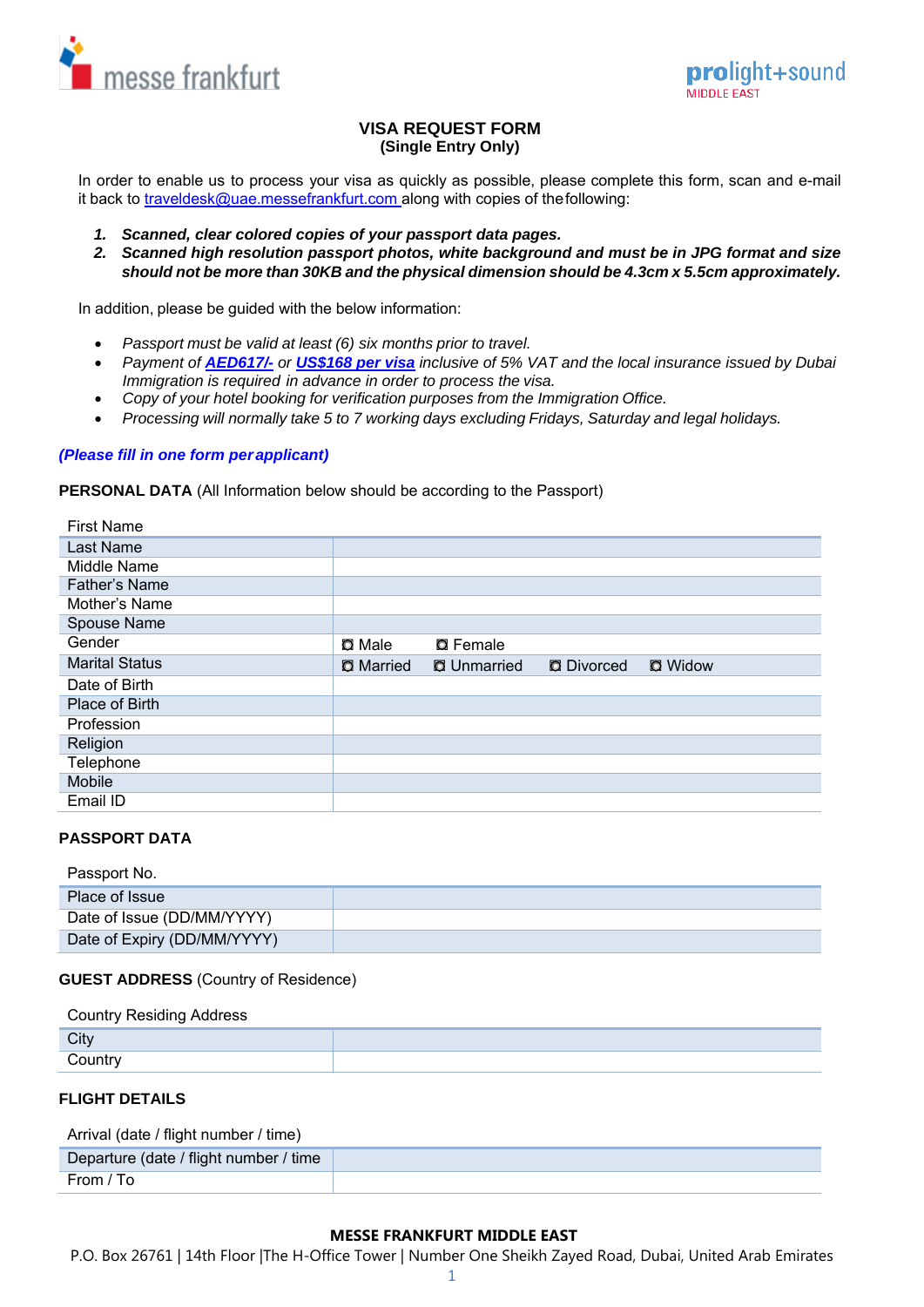

# **Terms & Conditions**

- 1. I agree to pay the Visa Processing Fee on submission, acknowledging that this amount is non-refundable which Messe Frankfurt pays to Dubai immigration.
- 2. Dubai Immigration reserves the right to refuse visa applications without further explanation and payments made to the Dubai Immigration are non-refundable.
- 3. Messe Frankfurt cannot speed or change the U.A.E visa process, it is an electronic process that is solely managed by Dubai Immigration.
- 4. Passenger/s will arrive and depart to/from Dubai airport only. Should the passenger arrive/depart from any other airport a surcharge of AED 600/ or USD 165/- per person is applicable.
- 5. Any penalties levied by Dubai Immigration for overstaying passengers for any reason, will be charged to the company at the rate of AED 7000/ or USD 1915/- per person is applicable.
- 6. A cancellation fee of AED 450/- will be applicable as per U.A.E. law.
- 7. I understand that some airlines have a mandatory "OK to Board" requirement and agree to check with my airline 24 hours before departure.

### **VISAS ON ARRIVAL**

(A) If you are a passport holder of the below country or territory, no advance visa arrangements are required to visit the UAE. Simply disembark your flight at Dubai International Airport and proceed to Immigration, where your passport will be stamped with a 30-days visit visa free of charge.

| Andorra          | <b>Mauritius</b>           |
|------------------|----------------------------|
| Argentina        | Monaco                     |
| Australia        | New Zealand                |
| <b>Brunei</b>    | People's Republic of China |
| Canada           | <b>Russian Federation</b>  |
| Chile            | San Marino                 |
| Hong Kong, China | Singapore                  |
| Ireland          | Ukraine                    |
| Japan            | United Kingdom             |
| Kazakhstan       | United States of America   |
| Malaysia         | Vatican City               |

(B) If you are a passport holder of the below country or territory, your passport will be stamped with a multiple entry 90-days visit visa that's valid for 6 months from the date of issue, and for a stay of 90 days in total.

| Austria               | Liechtenstein |
|-----------------------|---------------|
| Belgium               | Lithuania     |
| <b>Brazil</b>         | Luxembourg    |
| <b>Bulgaria</b>       | Malta         |
| Croatia               | Netherlands   |
| Cyprus                | Norway        |
| <b>Czech Republic</b> | Poland        |
| Denmark               | Portugal      |
| Estonia               | Romania       |
| Finland               | Seychelles    |

### **MESSE FRANKFURT MIDDLE EAST**

P.O. Box 26761 | 14th Floor |The H-Office Tower | Number One Sheikh Zayed Road, Dubai, United Arab Emirates